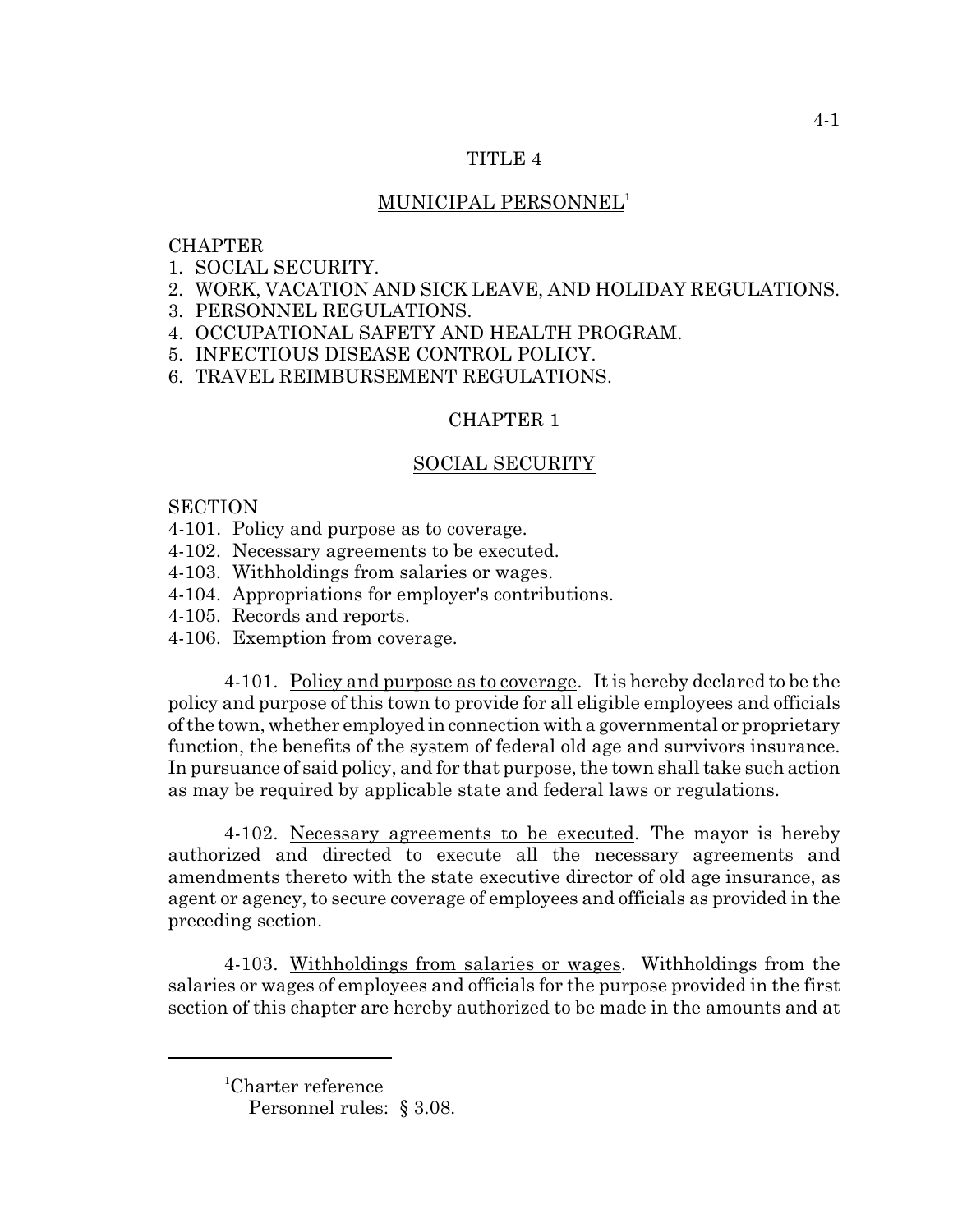such times as may be required by applicable state or federal laws or regulations, and shall be paid over to the state or federal agency designated by said laws or regulations.

4-104. Appropriations for employer's contributions. There shall be appropriated from available funds such amounts at such times as may be required by applicable state or federal laws or regulations for employer's contributions, and the same shall be paid over to the state or federal agency designated by said laws or regulations.

4-105. Records and reports. The recorder shall keep such records and make such reports as may be required by applicable state and federal laws or regulations.

4-106. Exemption from coverage. There is hereby exempted from this chapter any authority to make any agreement with respect to any position, any employee or official not authorized to be covered by applicable state and federal laws or regulations.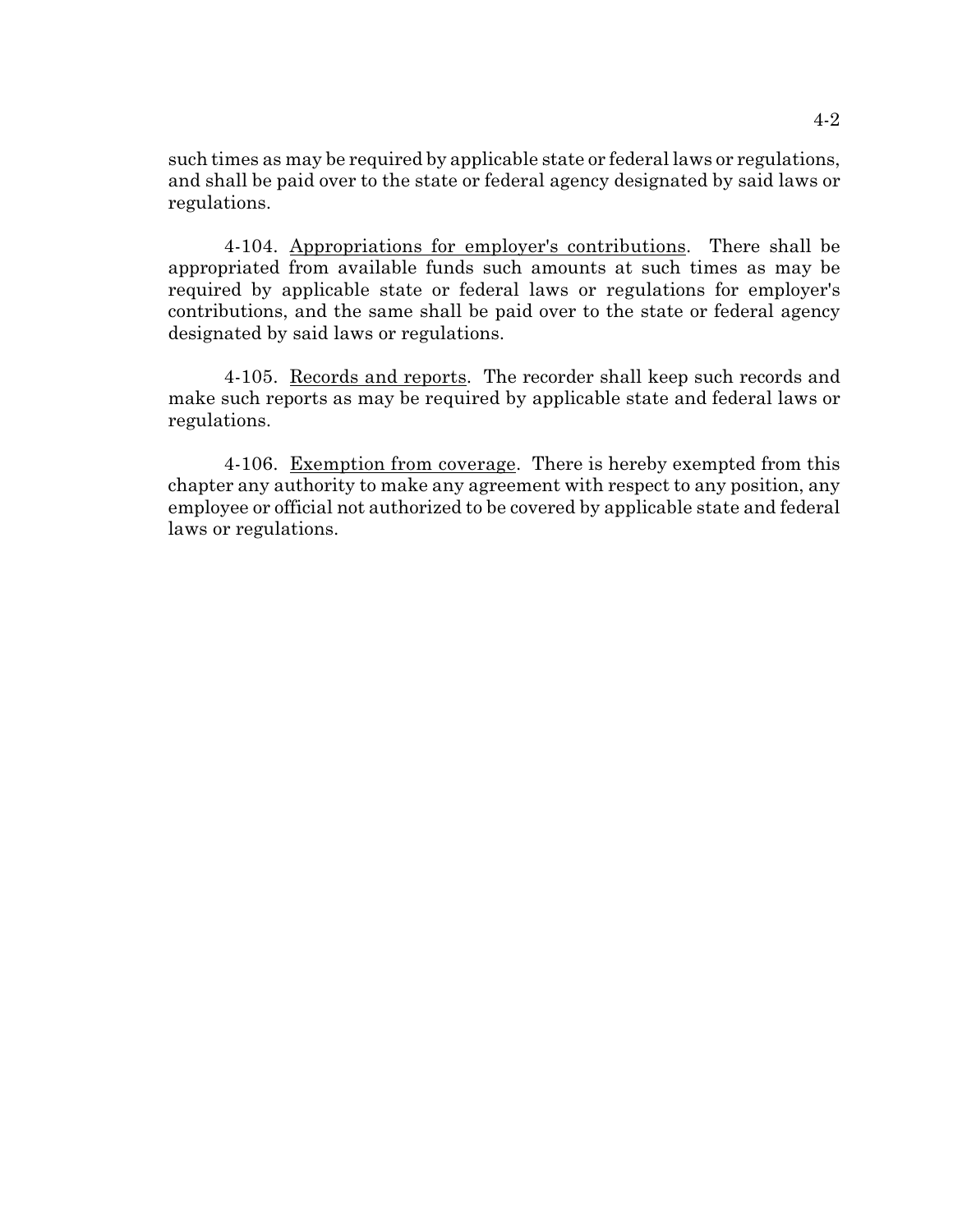# WORK, VACATION AND SICK LEAVE, AND HOLIDAY REGULATIONS

## **SECTION**

4-201. Applicability of chapter.

- 4-202. Work attendance.
- 4-203. Holidays.
- 4-204. Vacation leave.
- 4-205. Sick leave.
- 4-206. Absence without leave.
- 4-207. Absence without pay.
- 4-208. Leave without pay.

4-201. Applicability of chapter. This chapter shall apply to all full-time municipal officers and employees, except those operating under the jurisdiction of a school, utility or other separate board or commission.

4-202. Work attendance. All full-time employees of the town shall be in attendance at their regular work and at their regular place of work as may be designated by the department head under whose supervision such employees shall work. The head of every town department shall keep a daily attendance record of the employees working under such supervisor and shall report the same to the mayor.

4-203. Holidays. (1) Except and in addition to such other holidays as may be from time-to-time declared by the board of mayor and aldermen, the following days shall be official holidays for employees of the Town of Baileyton:

| Holiday Name     | <b>Holiday Date</b>                         |
|------------------|---------------------------------------------|
| New Year's Day   | January 1st of each year                    |
| Good Friday      | Friday before Easter of each year           |
| Memorial Day     | Last Monday in May of each year             |
| Independence Day | July 4th of each year                       |
| Labor Day        | First Monday in September of each year      |
| Thanksgiving Day | Fourth Thursday in November of each<br>year |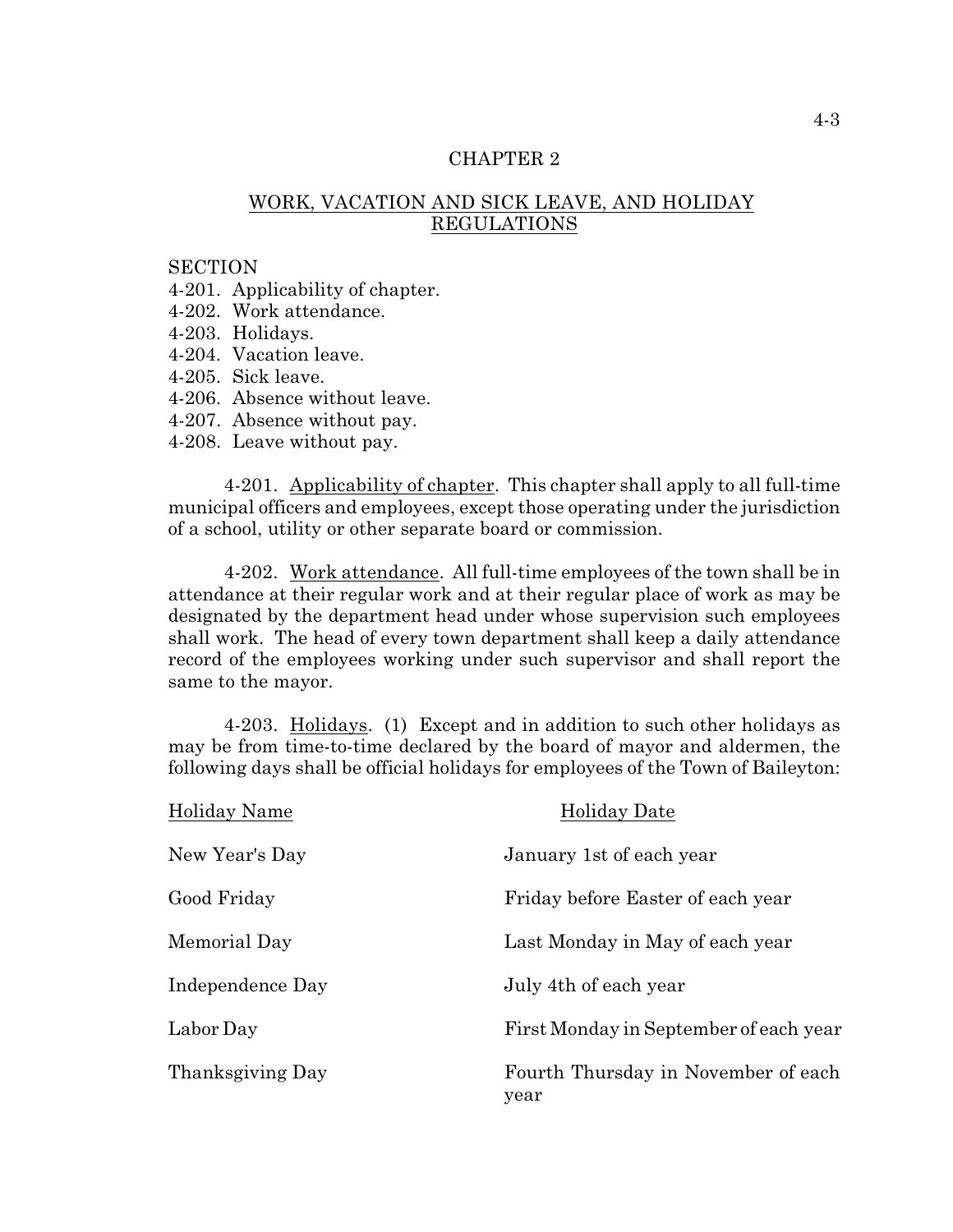(2) When a holiday falls on a Saturday, the preceding Friday shall be observed as the holiday, and when a holiday falls on a Sunday, the following Monday shall be observed as the holiday.

(3) All full-time employees of the town shall be compensated for any holiday granted in this chapter or otherwise designated by the board of mayor and aldermen by receiving eight (8) hours off with pay on the date of the holiday. However, in the interest of continuing essential municipal services, any town employee may be required to work on any holiday. Working on any holiday is a condition of employment for all town employees.

(4) No employee shall be authorized to work on a holiday without the prior command or approval of the head of the department for whom the employee works. However, the board of mayor and aldermen may from time to time prescribe such other rules, regulations and limitations on overtime work as it desires.

(5) Any employee who is absent without leave on any working day immediately preceding or immediately following any holiday shall not be entitled to be paid for such holiday.

4-204. Vacation leave. (1) All regular and full-time employees of the town who have been employed by the town for one full year of continuous service shall be allowed vacation leave time with pay according to the following schedule:

|                  | <b>Annual Vacation</b> |
|------------------|------------------------|
| Years of Service | Leave Time             |
| 1 year           | 5 working days         |
| 2 years and over | 10 working days        |

For vacation leave purposes the term "working day" as it applies herein shall be computed on an eight (8) hour basis.

(2) Vacation leave compensation shall be computed at the employee's regular straight time pay rate in effect as of the date that the vacation leave time is earned.

(3) The date of service to be used in determining vacation leave time accrual rate is the beginning date ofthe employee's current period of continuous service or the date on which the employee was initially employed or appointed, whichever is more recent.

(4) An employee shall not be eligible to take vacation leave until he or she has had one (1) year continuous employment.

(5) Vacation leave may not be taken before it is earned.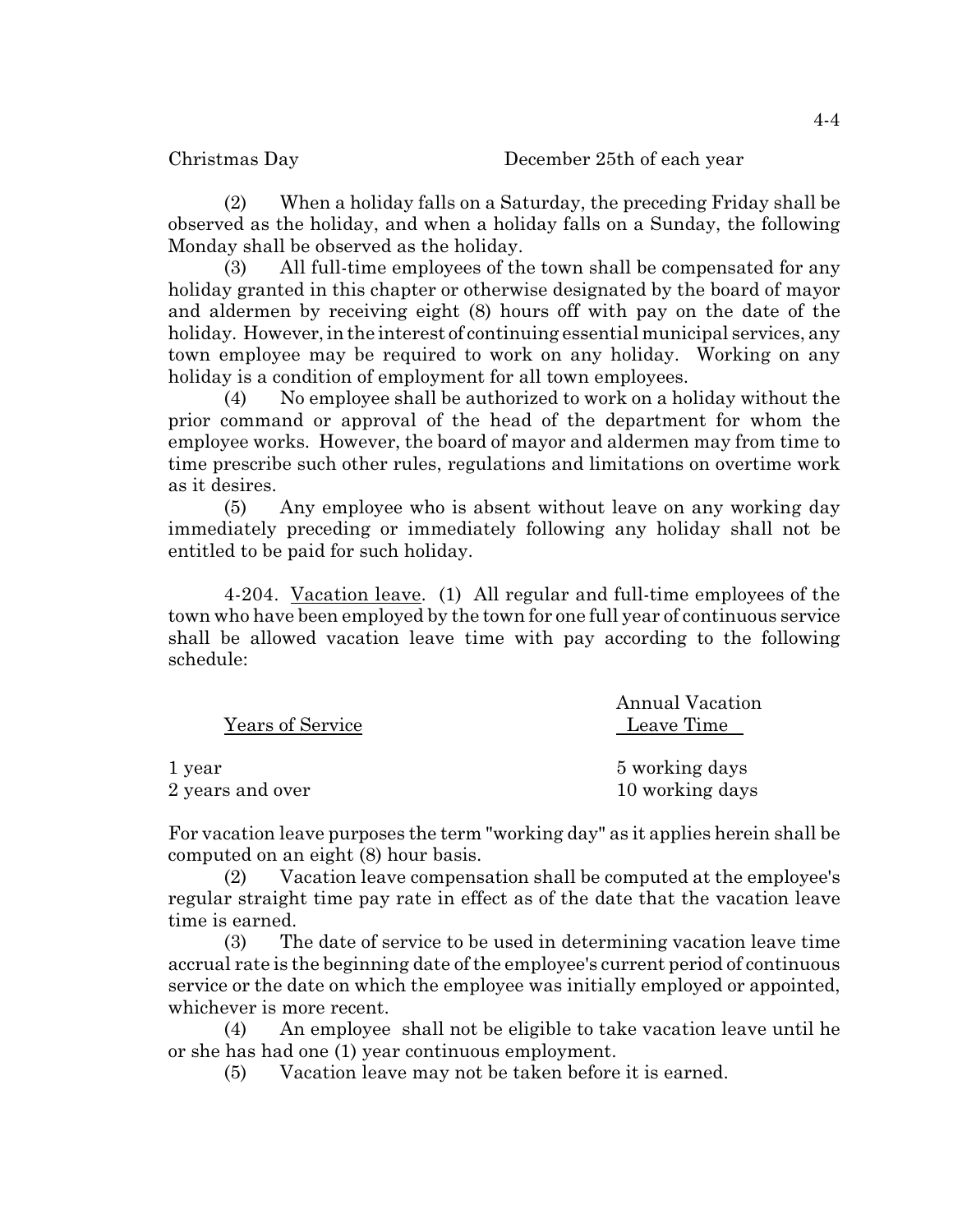(6) Temporary, casual or part-time employees are not eligible for accrual of vacation leave.

(7) For vacation purposes, any reinstated employee shall be considered as a new employee regardless of the reason for separation.

(8) Earned vacation leave may be taken in whole or in part throughout the year at such times as may be approved by the head of the department for which such employee works. No less than one (1) day may be taken at any one time. In the case of employees who handle receipt of payments of taxes, water bills, court fines, or other funds being paid over to the town, such employees shall not take any vacation time of less than five (5) days at one period.

(9) No more than thirty (30) days vacation leave may be accumulated by any employee. Vacation leave may be carried over from one calendar year to the next.

(10) Any official holiday falling within a period of vacation leave shall be charged as holiday leave rather than vacation leave.

(11) Any regular, full-time employee who is separated from employment with the town for any reason, including retirement, may receive terminal vacation leave pay for any unused portion of his or her accumulated vacation leave up to the limit of vacation leave allowed to be accumulated under this chapter.

4-205. Sick leave. (1) All full-time employees of the town shall be allowed to accumulate sick leave with pay at the rate of one (1) working day for each full calendar month of service completed up to an unused maximum of thirty-six (36) working days. Sick leave shall be considered a benefit and privilege and not a right for the employees to use at his or her discretion. Employees shall, therefore, utilize their accumulated sick leave allowance for absences due to personal illness or physical incapacity, personal illness or physical incapacity within the immediate family of the employee (as defined in paragraph 3 below), enforced quarantine of the employee in accordance with community health regulations, disability resulting from pregnancy, childbirth or related medical conditions, or so as to keep an appointment with a licensed medical doctor, dentist or other recognized health care practitioner.

(2) The board of mayor and aldermen may, in its discretion, prescribe regulations requiring that a health care practitioner's certificate or other satisfactory evidence be filed with the town supporting the absence before it may be properly chargeable as sick leave.

(3) For sick leave purposes the term "working day" as it applies in this section shall be computed on an eight (8) hour basis. The term "immediate family" shall be defined as spouse, children, parents, brothers and sisters, and grandparents, both of the employee and spouse of the employee.

(4) Sick leave compensation shall be figured at the employee's straight time pay rate in effect at the date it is used by the employee.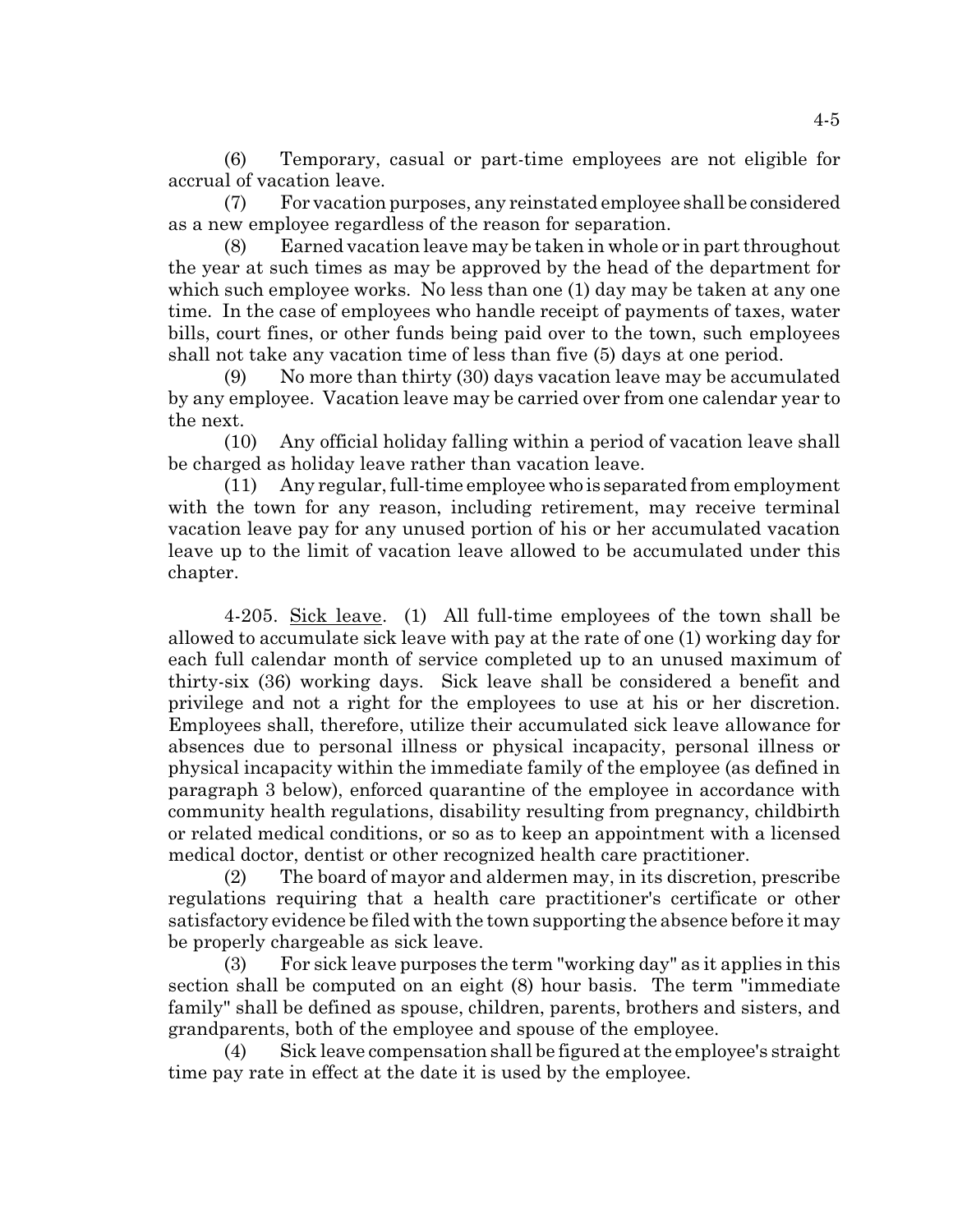(5) The date of service to be used in determining sick leave time accrual rate is the beginning date of the employee's current period of continuous service or the date on which the employee was initially employed or appointed, whichever is more recent.

(6) Sick leave shall begin to accrue on the first day of the month next following the first full calendar month of employment.

(7) Temporary, casual or part-time employees are not eligible for accrual of sick leave.

(8) For sick leave purposes any reinstated employee shall be considered as a new employee regardless of the reason for his or her separation.

(9) Any employee who abuses these sick leave provisions or who deliberately makes or cause to be made any false or misleading statement or claim concerning the same, shall be subject to the loss of any such benefits, dismissal from his or her employment with the town or other disciplinary action.

(10) Any employee of the town who is injured when engaging in his employment for the town may be carried on sick leave for any accumulated sick leave that he or she has to his or her credit, but in no case shall any employee be allowed to receive sick leave pay while drawing any workers compensation or other disability payments resulting from any benefit provided by the town.

4-206. Absence without leave. An absence without leave is an absence from duty which was not authorized or approved and for which either a request for leave was not made by the employee, or when made such request was denied. Under such circumstances any employee may be subject to such disciplinary action, including termination from employment with the town, as the board of mayor and aldermen deems necessary or appropriate.

4-207. Absence without pay. An absence without pay is an absence which may or may not have been known and which has resulted from suspension, abandonment of position, or leave without pay granted by the town. The heads of all departments shall be responsible for maintaining accurate records of any employee who is absent from duty for any reason and shall promptly report the same to the mayor.

4-208. Leave without pay. A regular or part-time employee who is in good standing may be granted a leave without pay for a period not to exceed ninety (90) calendar days in any one calendar year upon the approval of the board of mayor and aldermen.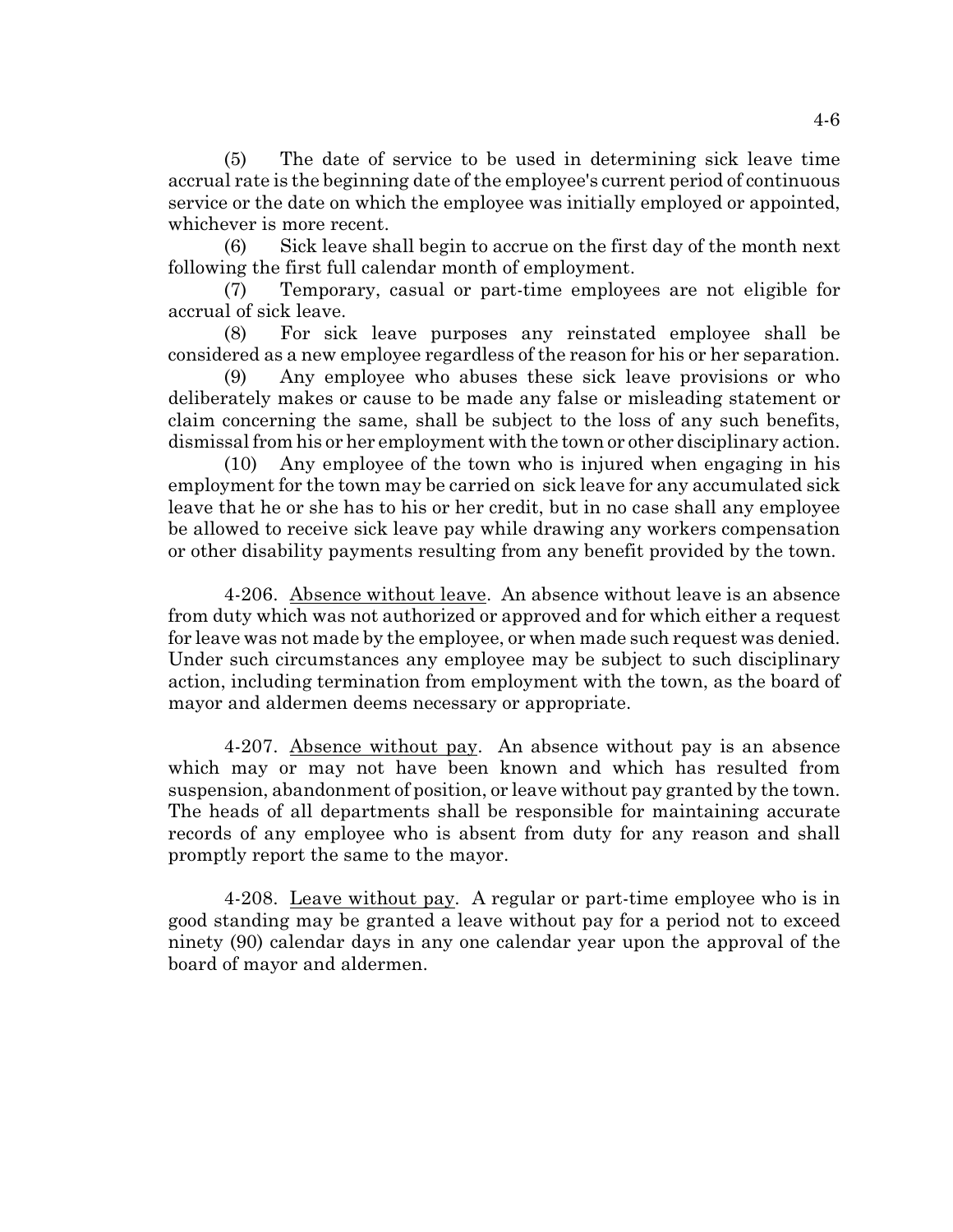## PERSONNEL REGULATIONS<sup>1</sup>

#### **SECTION**

- 4-301. Applicability of chapter.
- 4-302. Acceptance of gratuities.
- 4-303. Outside employment.
- 4-304. Political activity.
- 4-305. Use of municipal time, facilities, etc.
- 4-306. Use of position.
- 4-307. Strikes.

4-301. Applicability of chapter. This chapter shall apply to all full-time town officers and employees except those operating under the jurisdiction of a school, utility, or other separate board or commission.

4-302. Acceptance of gratuities. No town officer or employee shall accept any money or other consideration or favor from anyone other than the town for the performance of an act which he would be required or expected to perform in the regular course of his duties; nor shall any officer or employee accept, directly or indirectly, any gift, gratuity, or favor of any kind which might reasonably be interpreted as an attempt to influence his actions with respect to town business.

4-303. Outside employment. No full-time officer or employee of the town shall continue any outside employment if the work interferes with the satisfactory performance of the officer's or employee's duties. In addition, no such employee shall accept any outside employment if the work is incompatible with his town employment, or is likely to cast discredit upon or create embarrassment for the town.

4-304. Political activity. Municipal officers and employees shall enjoy the same rights of other citizens of Tennessee to be a candidate for any state or local political office, the right to participate in political activities by supporting or opposing political parties, political candidates, and petitions to governmental entities; provided the town is not required to pay the employee's salary for work not performed for the town. Provided, however, municipal employees shall not be qualified to run for elected office in the board of mayor and aldermen. The restriction against running for office in the board of mayor and aldermen shall not apply to elective officials.

<sup>&</sup>lt;sup>1</sup>Charter reference Personnel rules: § 3.08.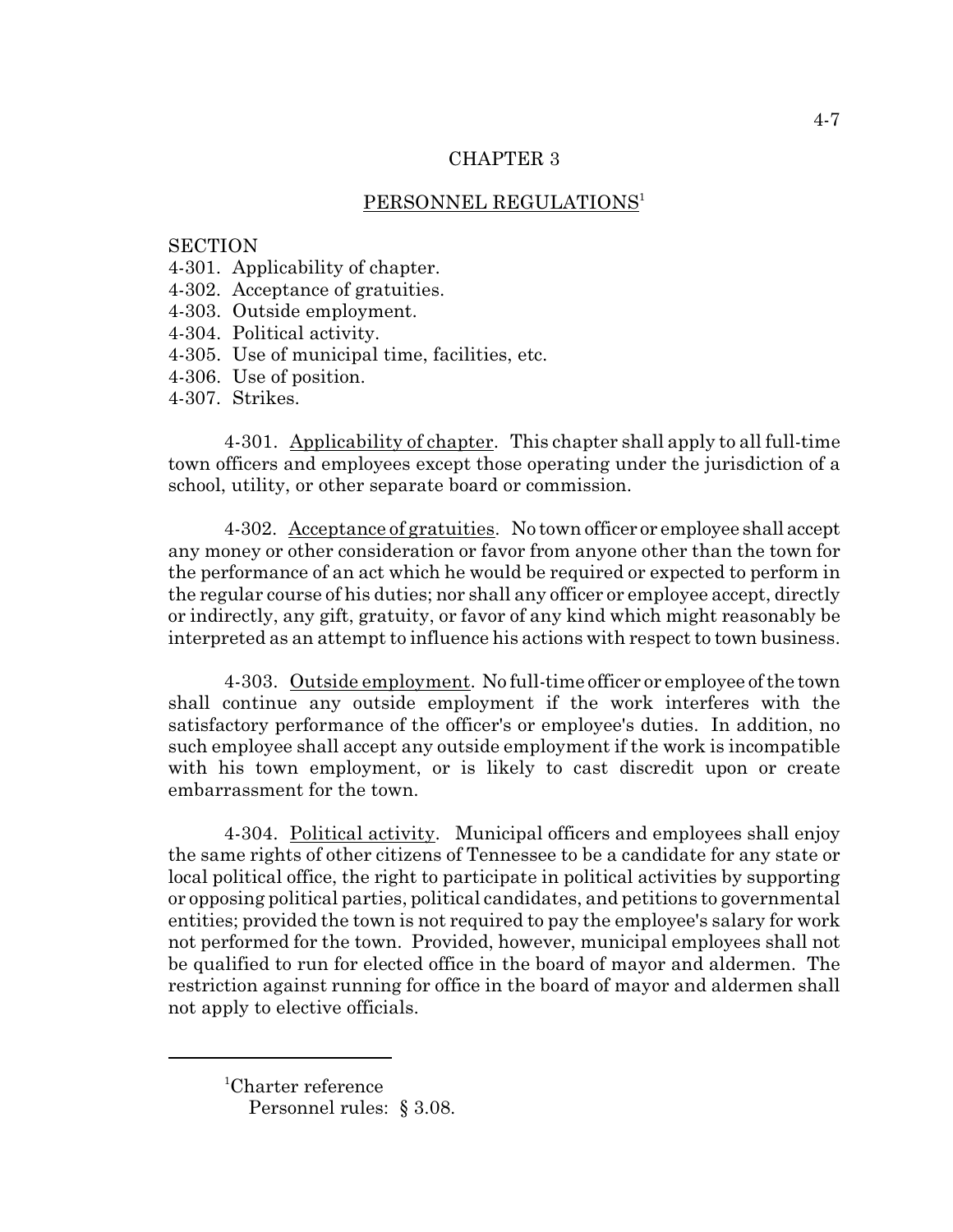4-305. Use of municipal time, facilities, etc. No town officer or employee shall use or authorize the use of municipal time, facilities, equipment, or supplies for private gain or advantage to himself or any other private person or group.

4-306. Use of position. No town officer or employee shall make or attempt to make private purchases, for cash or otherwise, in the name of the town, nor shall he otherwise use or attempt to use his position to secure unwarranted privileges or exemptions for himself or others.

4-307. Strikes. No town officer or employee shall participate in any strike against the town.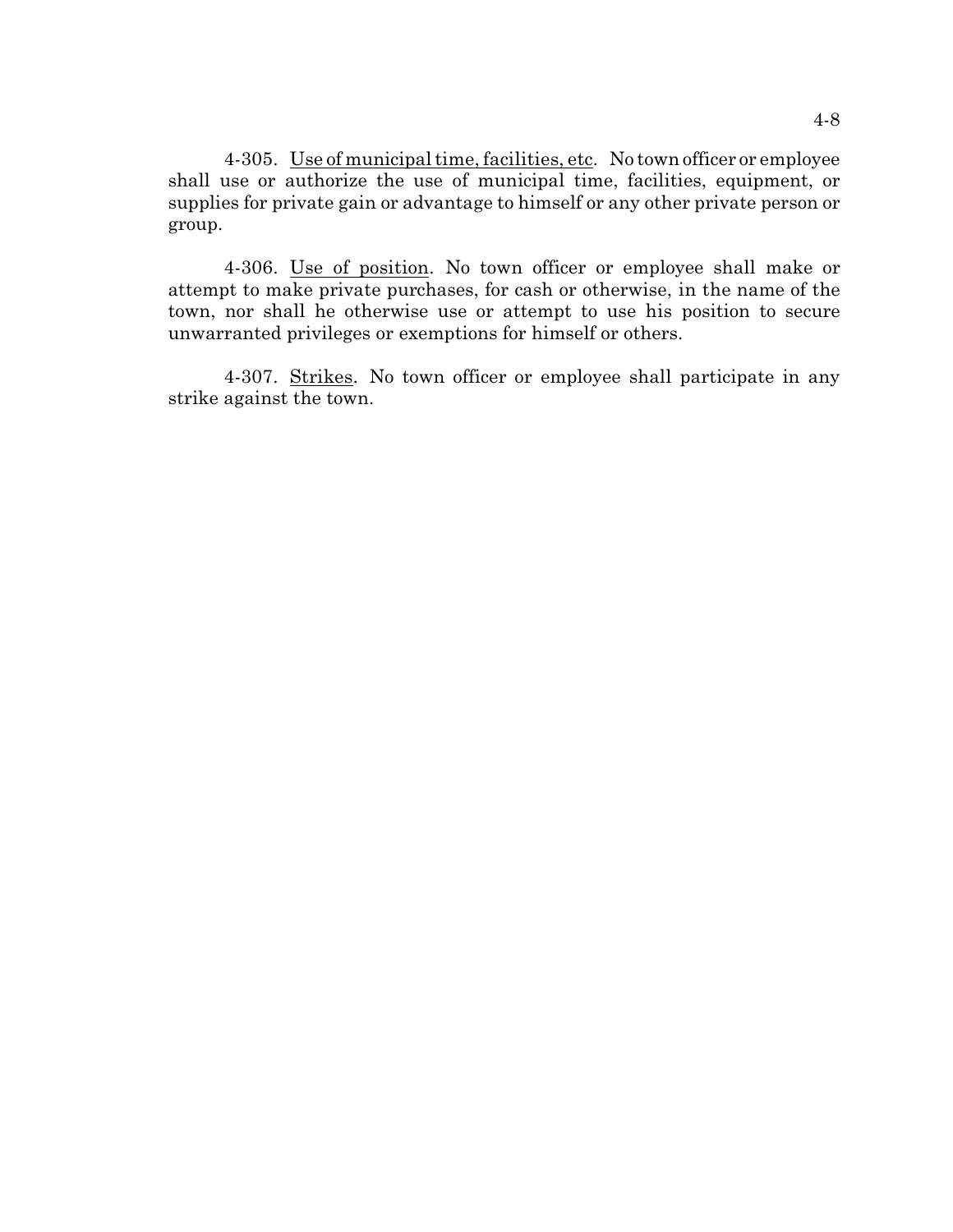## OCCUPATIONAL SAFETY AND HEALTH PROGRAM<sup>1</sup>

#### **SECTION**

4-401. Title.

4-402. Purpose.

4-403. Coverage.

4-404. Standards authorized.

4-405. Variances from standards authorized.

4-406. Administration.

4-407. Funding the program.

4-401. Title. This chapter shall provide authority for establishing and administering the Occupational Safety and Health Program for the employees of the Town of Baileyton.

4-402. Purpose. The Town of Baileyton, in electing to update their established program plan will maintain an effective occupational safety and health program for its employees and shall:

(1) Provide a safe and healthful place and condition of employment that includes:

(a) Top management commitment and employee involvement;

(b) Continually analyze the worksite to identify all hazards and potential hazards;

(c) Develop and maintain methods for preventing or controlling existing or potential hazards; and

(d) Train managers, supervisors, and employees to understand and deal with worksite hazards.

(2) Acquire, maintain and require the use of safety equipment, personal protective equipment and devices reasonably necessary to protect employees.

(3) Make, keep, preserve, and make available to the Commissioner of Labor and Workforce Development of the State of Tennessee, his designated representatives, or persons within the Tennessee Department of Labor and Workforce Development to whom such responsibilities have been delegated, adequate records of all occupational accidents and illnesses and personal injuries for proper evaluation and necessary corrective action as required.

<sup>&</sup>lt;sup>1</sup>The Occupational Safety and Health Program for the Town of Baileyton, including Appendices I through V is included in the Appendix to this municipal code.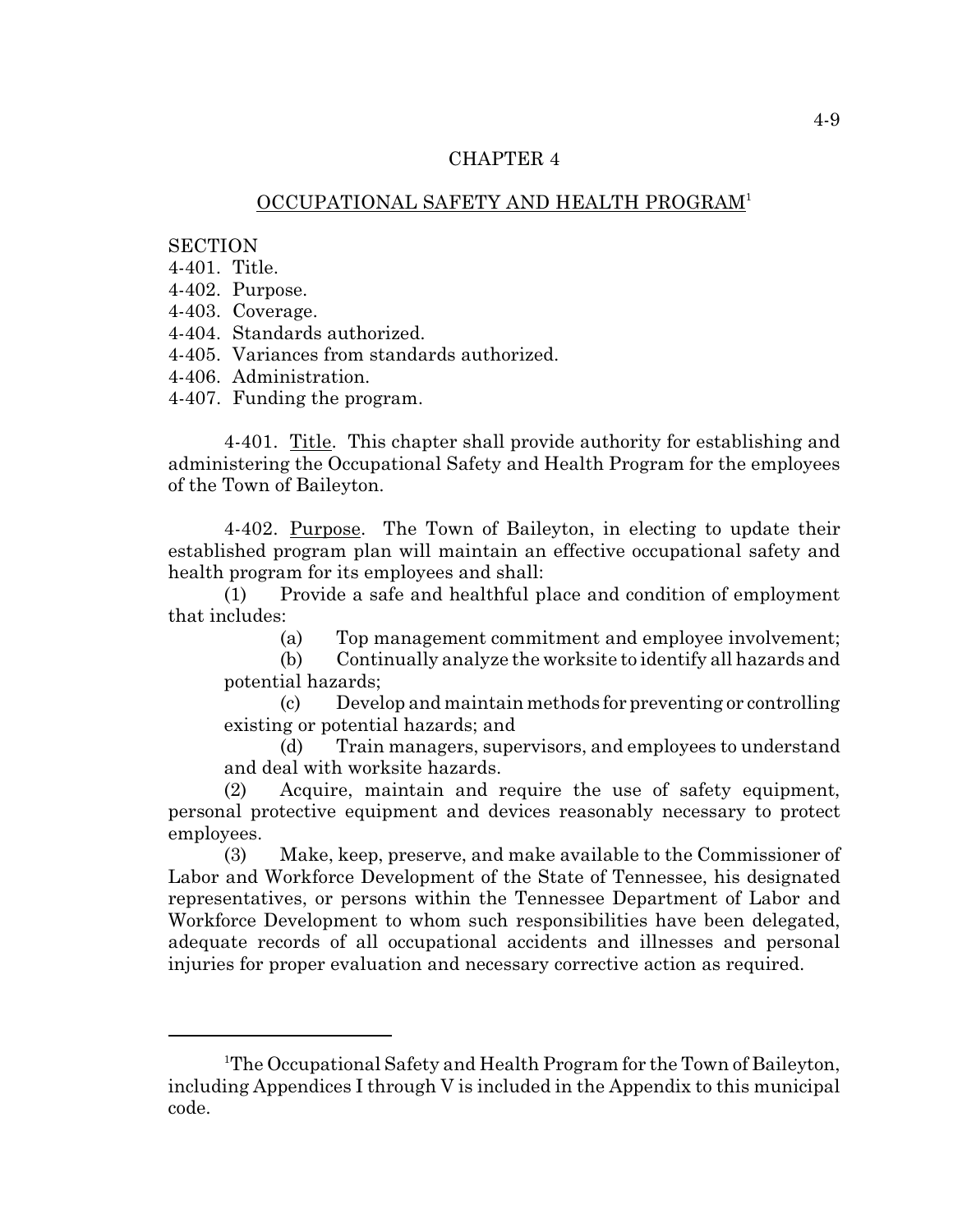(4) Consult with the State Commissioner of Labor and Workforce Development with regard to the adequacy of the form and content of records.

(5) Consult with the State Commissioner of Labor and Workforce Development, as appropriate, regarding safety and health problems which are considered to be unusual or peculiar and are such that they cannot be achieved under a standard promulgated by the state.

(6) Provide reasonable opportunity for the participation of employees in the effectuation of the objectives of this program, including the opportunity to make anonymous complaints concerning conditions or practices injurious to employee safety and health.

(7) Provide for education and training of personnel for the fair and efficient administration of occupational safety and health standards, and provide for education and notification of all employees of the existence of this program.

4-403. Coverage. The provisions of the Occupational Safety and Health Program Plan for the employees of the Town of Baileyton shall apply to all employees of each administrative department, commission, board, division, or other agency of the Town of Baileyton whether part-time or full-time, seasonal or permanent.

4-404. Standards authorized. The occupational safety and health standards adopted by the Town of Baileyton are the same as, but not limited to, the State of Tennessee Occupational Safety and Health Standards promulgated, or which may be promulgated, in accordance with section 6 of the Tennessee Occupational Safety and Health Act of 1972.<sup>1</sup>

4-405. Variances from standards authorized. The Town of Baileyton may, upon written application to the Commissioner of Labor and Workforce Development of the State of Tennessee, request an order granting a temporary variance from any approved standards. Applications for variances shall be in accordance with Rules of Tennessee Department of Labor and Workforce Development, Occupational Safety, Chapter 0800-1-2, as authorized by Tennessee Code Annotated, title 50. Prior to requesting such temporary variance, the Town of Baileyton shall notify or serve notice to employees, their designated representatives, or interested parties and present them with an opportunity for a hearing. The posting of notice on the main bulletin board as designated by the town shall be deemed sufficient notice to employees.

<sup>&</sup>lt;sup>1</sup>State law reference

Tennessee Code Annotated, title 50, chapter 3.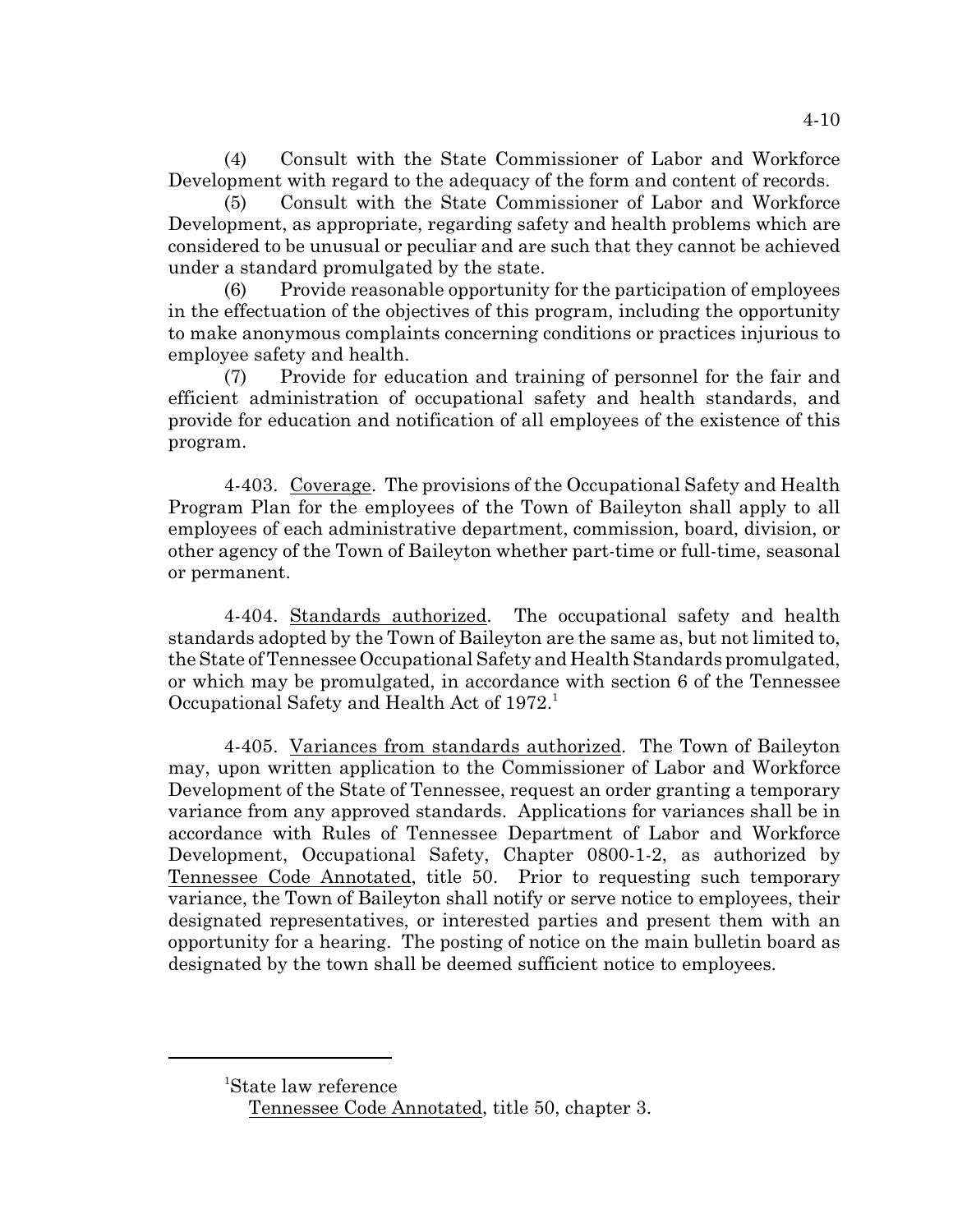4-406. Administration. For the purposes of this chapter, the is designated as the director of occupational safety and health to perform duties and to exercise powers assigned so as to plan, develop, and administer the town's occupational safety and health program. The director shall develop a plan of operation for the program and said plan shall become a part of this chapter when it satisfies all applicable sections of the Tennessee Occupational Safety and Health Act of 1972 and part IV of the Tennessee Occupational Safety and Health Plan.

4-307. Funding the program. Sufficient funds for administering and staffing the program pursuant to this chapter shall be made available as authorized by the Town of Baileyton.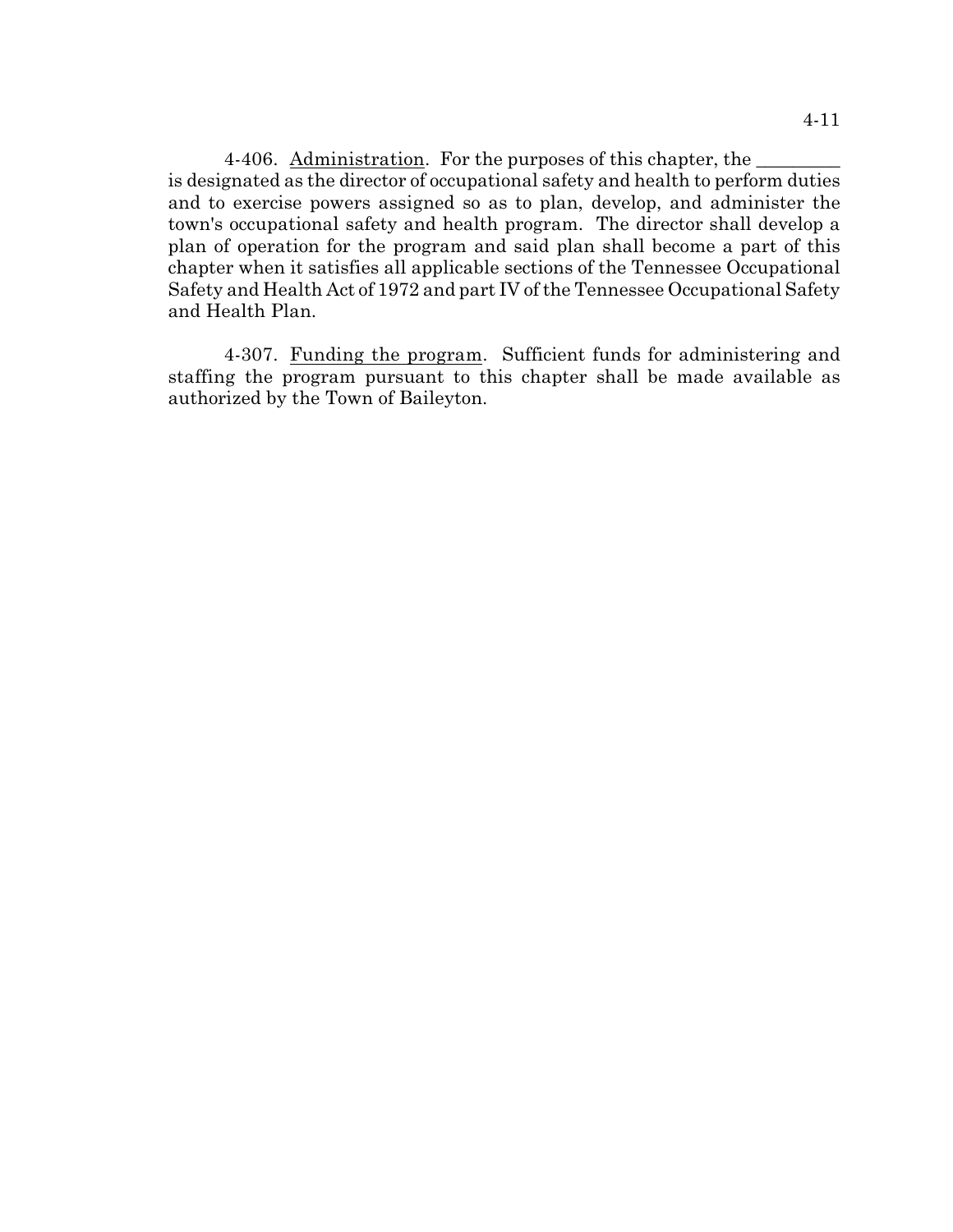## INFECTIOUS DISEASE CONTROL POLICY

## **SECTION**

- 4-501. Purpose.
- 4-502. Coverage.
- 4-503. Administration.
- 4-504. Definitions.
- 4-505. Policy statement.
- 4-506. General guidelines.
- 4-507. Hepatitis B vaccinations.
- 4-508. Reporting potential exposure.
- 4-509. Hepatitis B virus post-exposure management.
- 4-510. Human immunodeficiency virus post-exposure management.
- 4-511. Disability benefits.
- 4-512. Training regular employees.
- 4-513. Training high risk employees.
- 4-514. Training new employees.
- 4-515. Records and reports.
- 4-516. Legal rights of victims of communicable diseases.

4-501. Purpose. It is the responsibility of the Town of Baileyton to provide employees a place of employment which is free from recognized hazards that may cause death or serious physical harm. In providing services to the citizens of the Town of Baileyton, employees may come in contact with life-threatening infectious diseases which can be transmitted through job related activities. It is important that both citizens and employees are protected from the transmission of diseases just as it is equally important that neither is discriminated against because of basic misconceptions about various diseases and illnesses.

The purpose of this policy is to establish a comprehensive set of rules and regulations governing the prevention of discrimination and potential occupational exposure to Hepatitis B Virus (HBV), the Human Immunodeficiency Virus (HIV), and Tuberculosis (TB).

4-502. Coverage. Occupational exposures may occur in many ways, including needle sticks, cut injuries or blood spills. Several classes of employees are assumed to be at high risk for blood borne infections due to their routinely increased exposure to body fluids from potentially infected individuals. Those high risk occupations include but are not limited to:

- (1) Paramedics and emergency medical technicians;
- (2) Occupational nurses;
- (3) Housekeeping and laundry workers;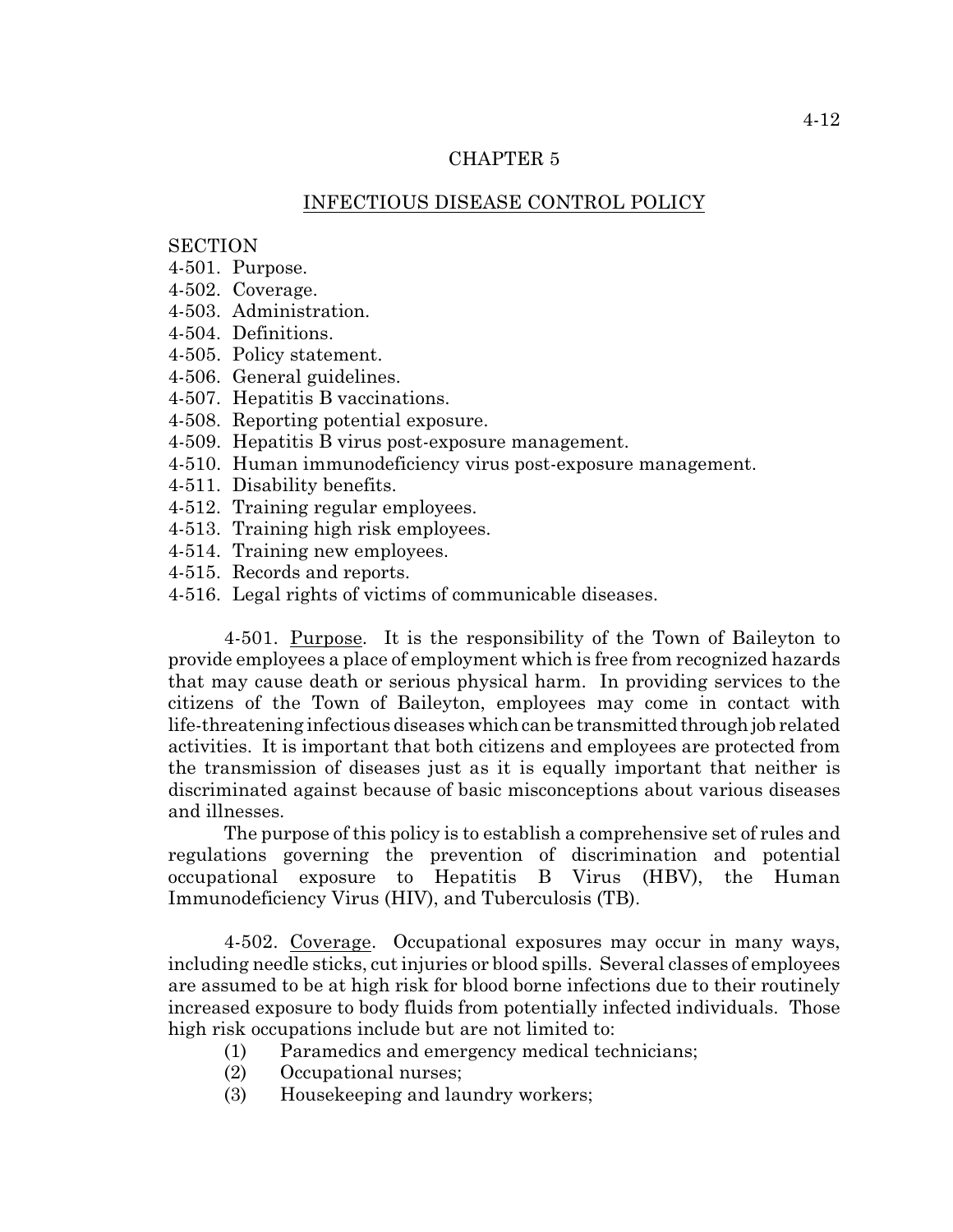(4) Police and security personnel;

- (5) Firefighters;
- (6) Sanitation and landfill workers; and

(7) Any other employee deemed to be at high risk per this policy and an exposure determination.

4-503. Administration. This infection control policy shall be administered by the mayor or his/her designated representative who shall have the following duties and responsibilities:

(1) Exercise leadership in implementation and maintenance of an effective infection control policy subject to the provisions of this chapter, other ordinances, the town charter, and federal and state law relating to OSHA regulations;

(2) Make an exposure determination for all employee positions to determine a possible exposure to blood or other potentially infectious materials;

(3) Maintain records of all employees and incidents subject to the provisions of this chapter;

(4) Conduct periodic inspections to determine compliance with the infection control policy by municipal employees;

(5) Coordinate and document all relevant training activities in support of the infection control policy;

(6) Prepare and recommend to the board of mayor and aldermen any amendments or changes to the infection control policy;

(7) Identify any and all housekeeping operations involving substantial risk of direct exposure to potentially infectious materials and shall address the proper precautions to be taken while cleaning rooms and blood spills; and

(8) Perform such other duties and exercise such other authority as may be prescribed by the board of mayor and aldermen.

4-504. Definitions. (1) "Body fluids" - fluids that have been recognized by the Center for Disease Control as directly linked to the transmission of HIV and/or HBV and/or to which universal precautions apply: blood, semen, blood products, vaginal secretions, cerebrospinal fluid, synovial fluid, pericardial fluid, amniotic fluid, and concentrated HIV or HBV viruses.

(2) "Exposure" - the contact with blood or other potentially infectious materials to which universal precautions apply through contact with open wounds, non-intact skin, or mucous membranes during the performance of an individual's normal job duties.

(3) "Hepatitis B Virus (HBV)" - a serious blood-borne virus with potential for life-threatening complications. Possible complications include: massive hepatic necrosis, cirrhosis of the liver, chronic active hepatitis, and hepatocellular carcinoma.

(4) "Human Immunodeficiency Virus (HIV)" - the virus that causes acquired immunodeficiency syndrome (AIDS). HIV is transmitted through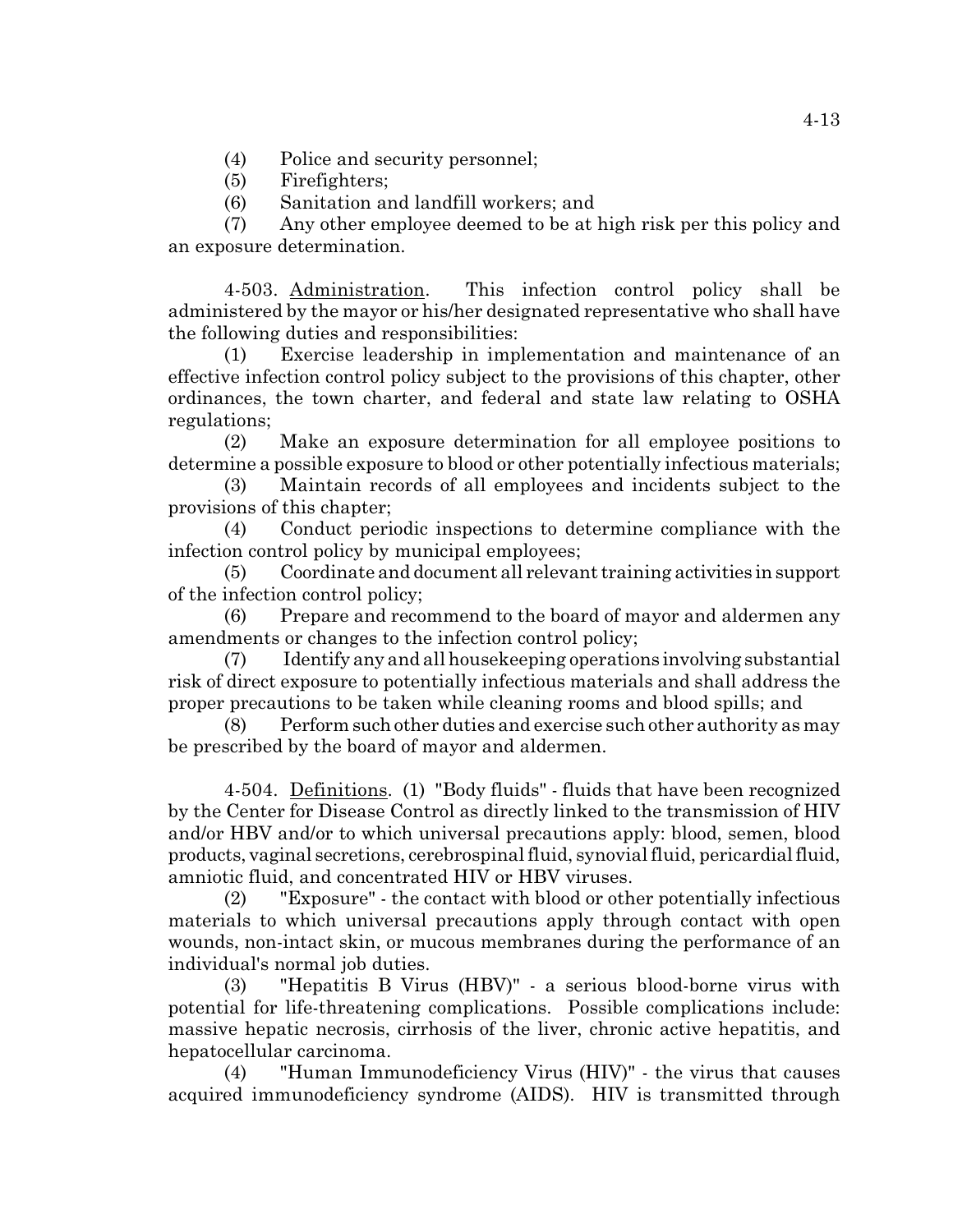sexual contact and exposure to infected blood or blood components and perinatally from mother to neonate.

(5) "Tuberculosis (TB)" - an acute or chronic communicable disease that usually affects the respiratory system, but may involve any system in the body.

(6) "Universal precautions" - refers to a system of infectious disease control which assumes that every direct contact with body fluid is infectious and requires every employee exposed to direct contact with potentially infectious materials to be protected as though such body fluid were HBV or HIV infected.

4-505. Policy statement. All blood and other potentially infectious materials are infectious for several blood-borne pathogens. Some body fluids can also transmit infections. For this reason, the Center for Disease Control developed the strategy that everyone should always take particular care when there is a potential exposure. These precautions have been termed "universal precautions."

Universal precautions stress that all persons should be assumed to be infectious for HIV and/or other blood-borne pathogens. Universal precautions apply to blood, tissues, and other potentially infectious materials. Universal precautions also apply to semen, (although occupational risk or exposure is quite limited), vaginal secretions, and to cerebrospinal, synovial, pleural, peritoneal, pericardial and amniotic fluids. Universal precautions do not apply to feces, nasal secretions, human breast milk, sputum, saliva, sweat, tears, urine, and vomitus unless these substances contain visible blood.

4-506. General guidelines. General guidelines which shall be used by everyone include:

(1) Think when responding to emergency calls and exercise common sense when there is potential exposure to blood or other potentially infectious materials which require universal precautions.

(2) Keep all open cuts and abrasions covered with adhesive bandages which repel liquids.

(3) Soap and water kill many bacteria and viruses on contact. If hands are contaminated with blood or other potentially infectious materials to which universal precautions apply, then wash immediately and thoroughly. Hands shall also be washed after gloves are removed even if the gloves appear to be intact. When soap and water or handwashing facilities are not available, then use a waterless antiseptic hand cleaner according to the manufacturers recommendation for the product.

(4) All workers shall take precautions to prevent injuries caused by needles, scalpel blades, and other sharp instruments. To prevent needle stick injuries, needles shall not be recapped, purposely bent or broken by hand, removed from disposable syringes, or otherwise manipulated by hand. After they are used, disposable syringes and needles, scalpel blades and other sharp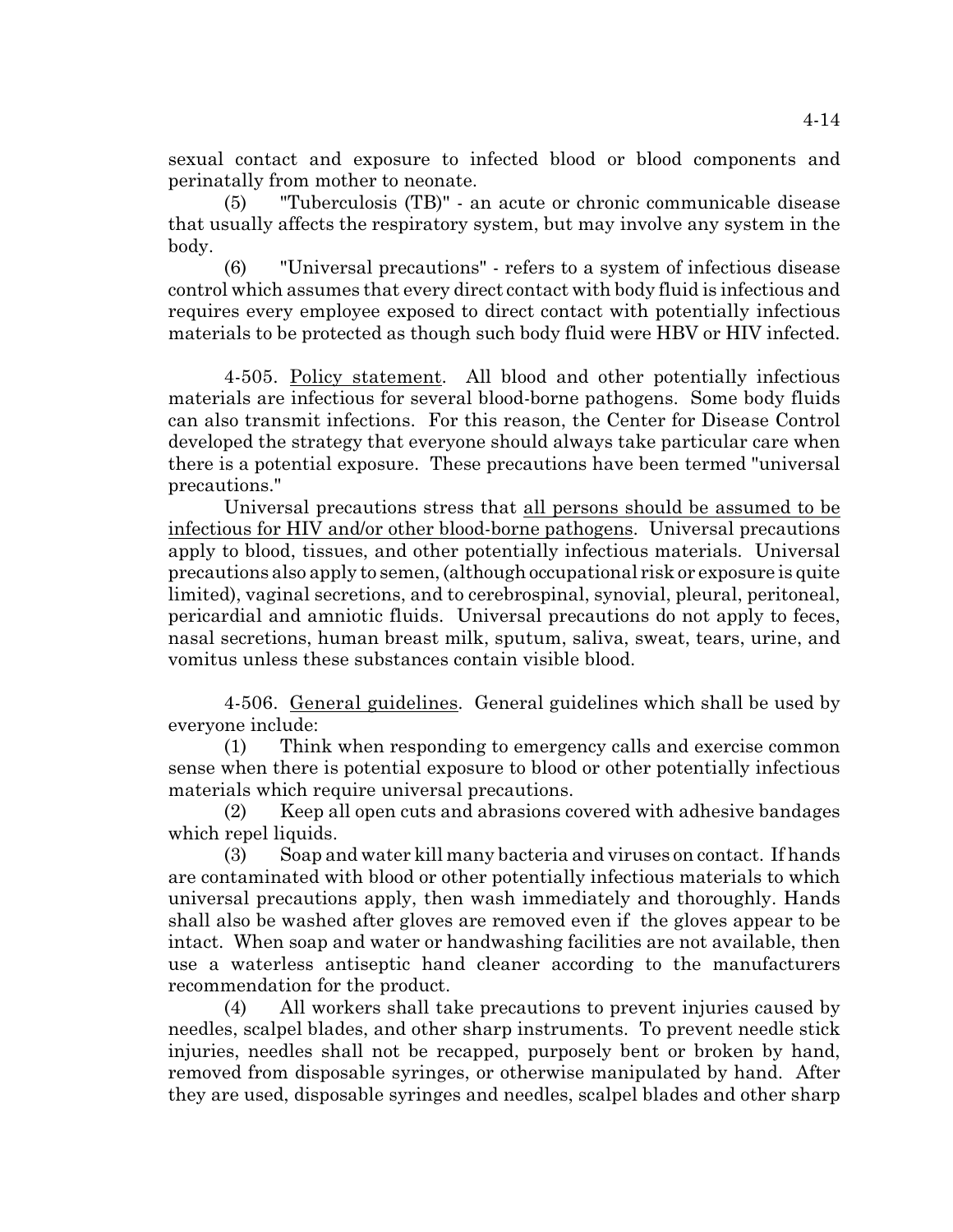items shall be placed in puncture resistant containers for disposal. The puncture resistant container shall be located as close as practical to the use area.

(5) The town will provide gloves of appropriate material, quality and size for each affected employee. The gloves are to be worn when there is contact (or when there is a potential contact) with blood or other potentially infectious materials to which universal precautions apply:

(a) While handling an individual where exposure is possible;

(b) While cleaning or handling contaminated items or equipment;

(c) While cleaning up an area that has been contaminated with one of the above;

Gloves shall not be used if they are peeling, cracked, or discolored, or if they have punctures, tears, or other evidence of deterioration. Employees shall not wash or disinfect surgical or examination gloves for reuse.

(6) Resuscitation equipment shall be used when necessary. (No transmission of HBV or HIV infection during mouth-to-mouth resuscitation has been documented.) However, because of the risk of salivary transmission of other infectious diseases and the theoretical risk of HIV or HBV transmission during artificial resuscitation, bags shall be used. Pocket mouth-to-mouth resuscitation masks designed to isolate emergency response personnel from contact with a victims' blood and blood contaminated saliva, respiratory secretion, and vomitus, are available to all personnel to provide or potentially provide emergency treatment.

(7) Masks or protective eyewear or face shields shall be worn during procedures that are likely to generate droplets of blood or other potentially infectious materials to prevent exposure to mucous membranes of the mouth, nose, and eyes. They are not required for routine care.

(8) Gowns, aprons, or lab coats shall be worn during procedures that are likely to generate splashes of blood or other potentially infectious materials.

(9) Areas and equipment contaminated with blood shall be cleaned as soon as possible. A household (chlorine) bleach solution (1 part chlorine to 10 parts water) shall be applied to the contaminated surface as a disinfectant leaving it on for a least 30 seconds. A solution must be changed and re-mixed every 24 hours to be effective.

(10) Contaminated clothing (or other articles) shall be handled carefully and washed as soon as possible. Laundry and dish washing cycles at 120° are adequate for decontamination.

(11) Place all disposable equipment (gloves, masks, gowns, etc...) in a clearly marked plastic bag. Place the bag in a second clearly marked bag (double bag). Seal and dispose of by placing in a designated "hazardous" dumpster. NOTE: Sharp objects must be placed in an impervious container and shall be properly disposed of.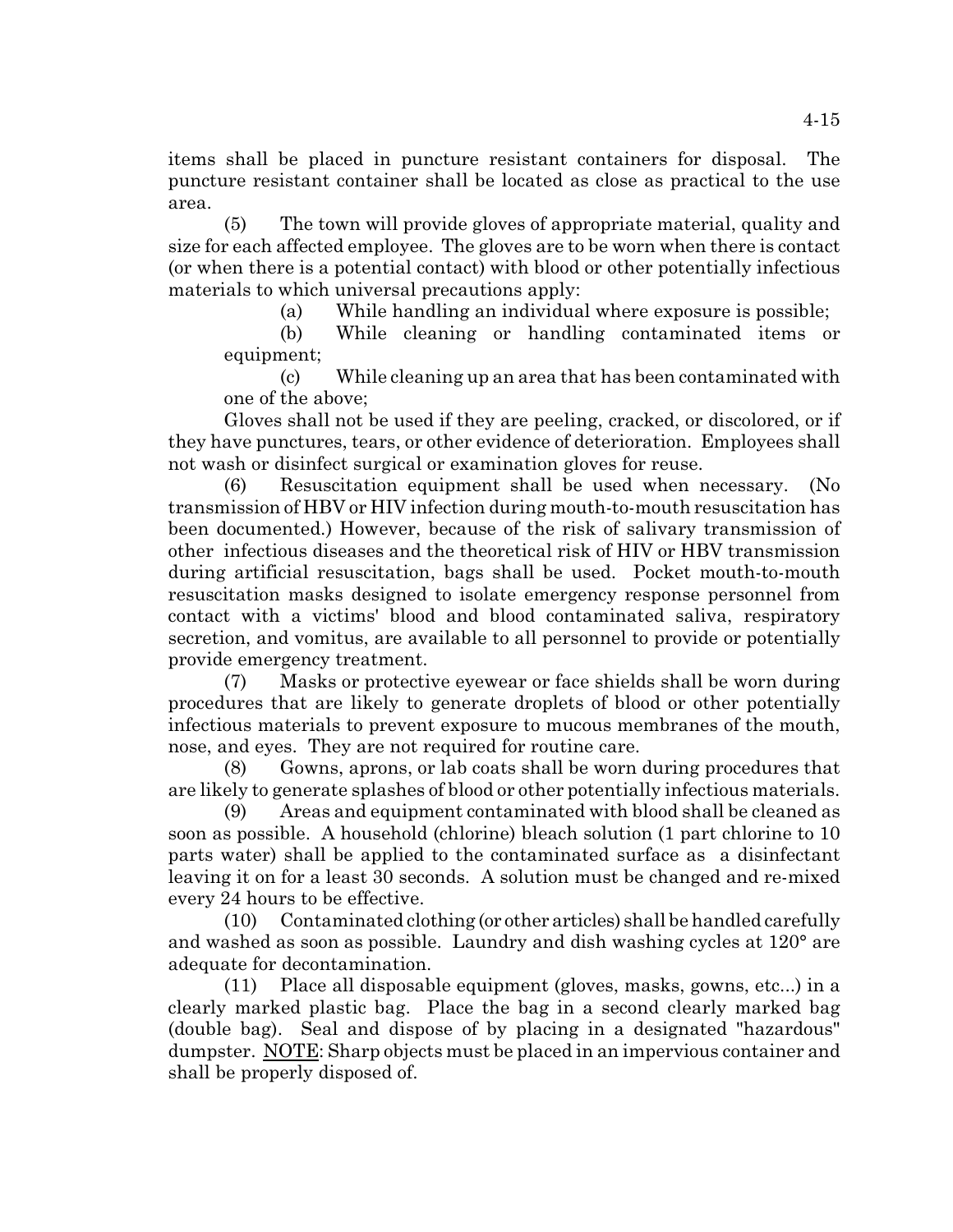(12) Tags shall be used as a means of preventing accidental injury or illness to employees who are exposed to hazardous or potentially hazardous conditions, equipment or operations which are out of the ordinary, unexpected or not readily apparent. Tags shall be used until such time as the identified hazard is eliminated or the hazardous operation is completed.

All required tags shall meet the following criteria:

(a) Tags shall contain a signal word and a major message. The signal word shall be "BIOHAZARD", or the biological hazard symbol. The major message shall indicate the specific hazardous condition or the instruction to be communicated to employees.

(b) The signal word shall be readable at a minimum distance of five (5) feet or such greater distance as warranted by the hazard.

(c) All employees shall be informed of the meaning of the various tags used throughout the workplace and what special precautions are necessary.

(13) Linen soiled with blood or other potentially infectious materials shall be handled as little as possible and with minimum agitation to prevent contamination of the person handling the linen. All soiled linen shall be bagged at the location where it was used. It shall not be sorted or rinsed in the area. Soiled linen shall be placed and transported in bags that prevent leakage.

The employee responsible for transported soiled linen should always wear protective gloves to prevent possible contamination. After removing the gloves, hands or other skin surfaces shall be washed thoroughly and immediately after contact with potentially infectious materials.

(14) Whenever possible, disposable equipment shall be used to minimize and contain clean-up.

4-507. Hepatitis B vaccinations. The Town of Baileyton shall offer the appropriate Hepatitis B vaccination to employees at risk of exposure free of charge and in amounts and at times prescribed by standard medical practices. The vaccination shall be voluntarily administered. High risk employees who wish to take the HBV vaccination should notify their department head who shall make the appropriate arrangements through the Infectious Disease Control Coordinator.

4-508. Reporting potential exposure. Town employees shall observe the following procedures for reporting a job exposure incident that may put them at risk for HIV or HBV infections (i.e., needle sticks, blood contact on broken skin, body fluid contact with eyes or mouth, etc...):

(1) Notify the Infectious Disease Control Coordinator of the contact incident and details thereof.

(2) Complete the appropriate accident reports and any other specific form required.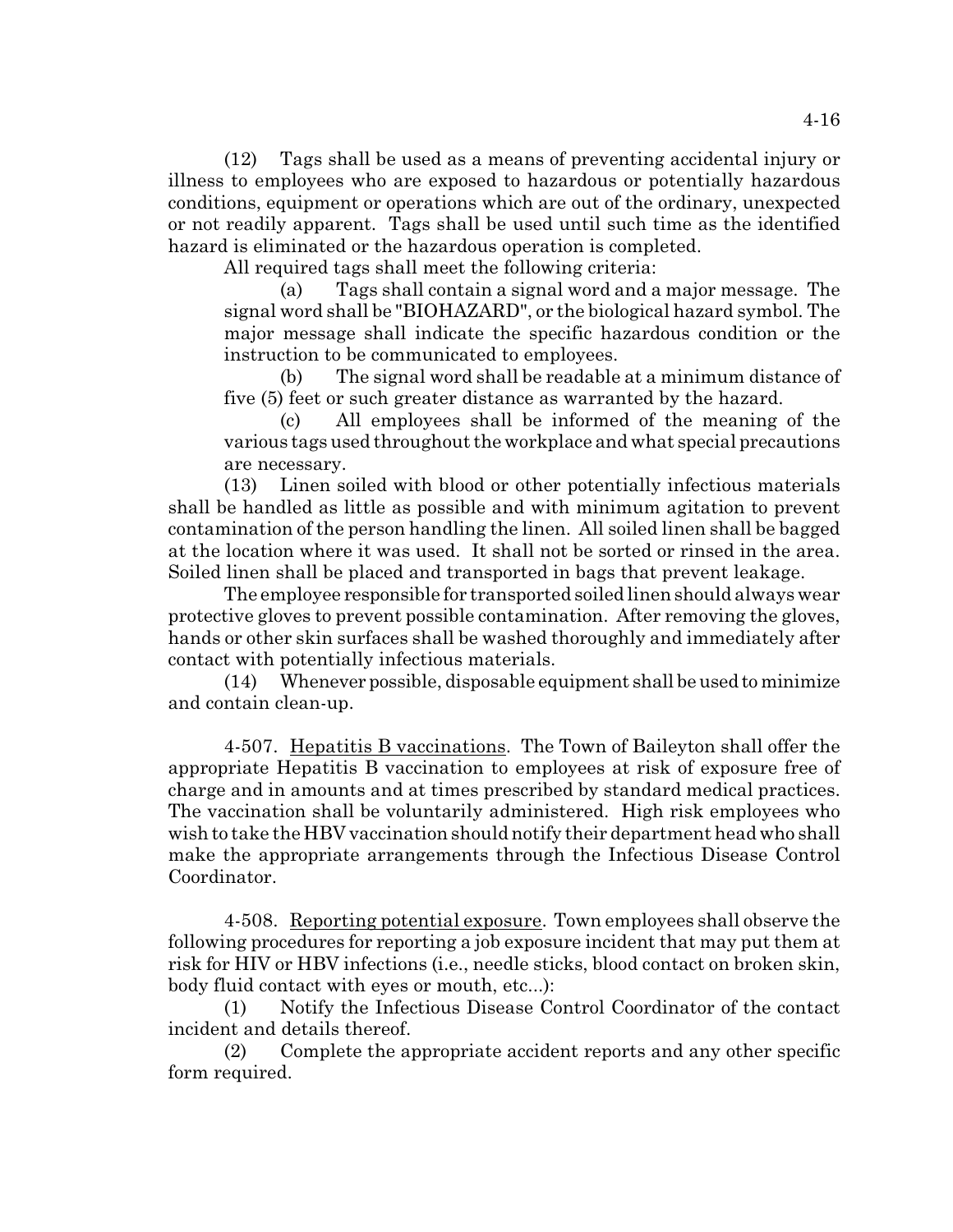(3) Arrangements will be made for the person to be seen by a physician as with any job-related injury.

Once an exposure has occurred, a blood sample should be drawn after consent is obtained from the individual from whom exposure occurred and tested for Hepatitis B surface antigen (HBsAg) and/or antibody to human immunodeficiency virus (HIV antibody). Testing of the source individual should be done at a location where appropriate pretest counseling is available. Post-test counseling and referral for treatment should also be provided.

4-509. Hepatitis B virus post-exposure management. For an exposure to a source individual found to be positive for HBsAg, the worker who has not previously been given the hepatitis B vaccine should receive the vaccine series. A single dose of hepatitis B immune globulin (HBIG) is also recommended, if it can be given within seven (7) days of exposure.

For exposure from an HBsAg-positive source to workers who have previously received the vaccine, the exposed worker should be tested for antibodies to hepatitis B surface antigen (anti-HBs), and given one dose of vaccine and one dose of HBIG if the antibody level in the worker's blood sample is inadequate (ie., 10 SRU by RIA, negative by EIA).

If the source individual is negative for HBsAg and the worker has not been vaccinated, this opportunity should be taken to provide the hepatitis B vaccine series. HBIG administration should be considered on an individual basis when the source individual is known or suspected to be at high risk of HBV infection. Management and treatment, if any, of previously vaccinated workers who receive an exposure from a source who refuses testing or is not identifiable should be individualized.

4-510. Human immunodeficiency virus post-exposure management. For any exposure to a source individual who has AIDS, who is found to be positive for HIV infection, or who refuses testing, the worker should be counseled regarding the risk of infection and evaluated clinically and serologically for evidence of HIV infection as soon as possible after the exposure. The worker should be advised to report and seek medical evaluation for any acute febrile illness that occurs within 12 weeks after the exposure. Such an illness, particularly one characterized by fever, rash, or lymphadenopathy, may be indicative of recent HIV infection.

Following the initial test at the time of exposure, seronegative workers should be retested 6 weeks, 12 weeks, and 6 months after exposure to determine whether transmission has occurred. During this follow-up period (especially the first 6 - 12 weeks after exposure) exposed workers should follow the U.S. Public Health service recommendation for preventing transmission of HIV. These include refraining from blood donations and using appropriate protection during sexual intercourse. During all phases of follow-up, it is vital that worker confidentiality be protected.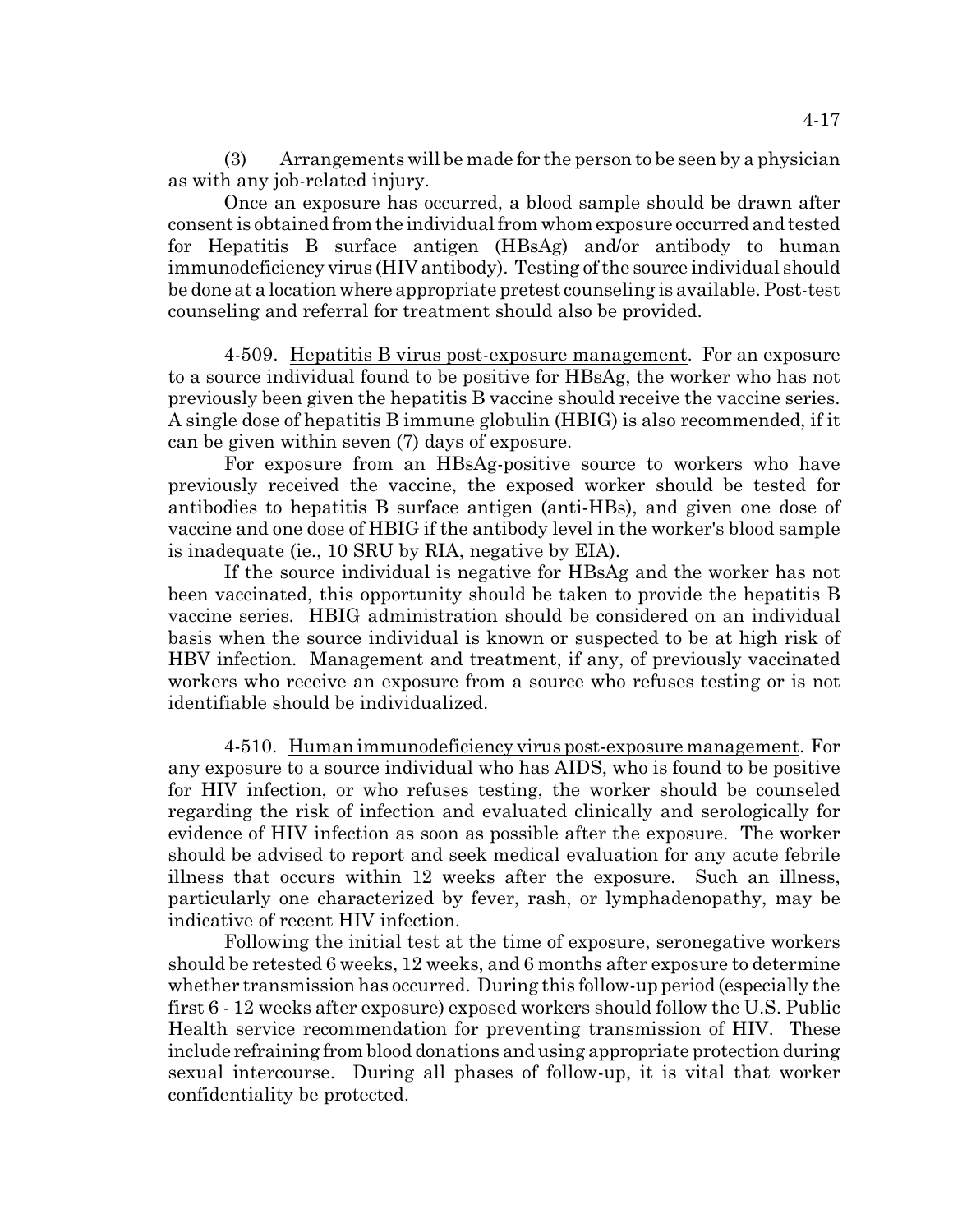If the source individual was tested and found to be seronegative, baseline testing of the exposed worker with follow-up testing 12 weeks later may be performed if desired by the worker or recommended by the health care provider. If the source individual cannot be identified, decisions regarding appropriate follow-up should be individualized. Serologic testing should be made available by the town to all workers who may be concerned they have been infected with HIV through an occupational exposure.

4-511. Disability benefits. Entitlement to disability benefits and any other benefits available for employees who suffer from on-the-job injuries will be determined by the Tennessee Worker's Compensations Bureau in accordance with the provisions of Tennessee Code Annotated, § 50-6-303.

4-512. Training regular employees. On an annual basis all employees shall receive training and education on precautionary measures, epidemiology, modes of transmission and prevention of HIV/HBV infection and procedures to be used if they are exposed to needle sticks or potentially infectious materials. They shall also be counseled regarding possible risks to the fetus from HIV/HBV and other associated infectious agents.

4-513. Training high risk employees. In addition to the above, high risk employees shall also receive training regarding the location and proper use of personal protective equipment. They shall be trained concerning proper work practices and understand the concept of "universal precautions" as it applies to their work situation. They shall also be trained about the meaning of color coding and other methods used to designate contaminated material. Where tags are used, training shall cover precautions to be used in handling contaminated material as per this policy.

4-514. Training new employees. During the new employee's orientation to his/her job, all new employee will be trained on the effects of infectious disease prior to putting them to work.

4-515. Records and reports. (1) Reports. Occupational injury and illness records shall be maintained by the infectious disease control coordinator. Statistics shall be maintained on the OSHA-200 report. Only those work-related injuries that involve loss of consciousness, transfer to another job, restriction of work or motion, or medical treatment are required to be put on the OSHA-200.

(2) Needle sticks. Needle sticks, like any other puncture wound, are considered injuries for recordkeeping purposes due to the instantaneous nature of the event. Therefore, any needle stick requiring medical treatment (i.e. gamma globulin, hepatitis B immune globulin, hepatitis B vaccine, etc...) shall be recorded.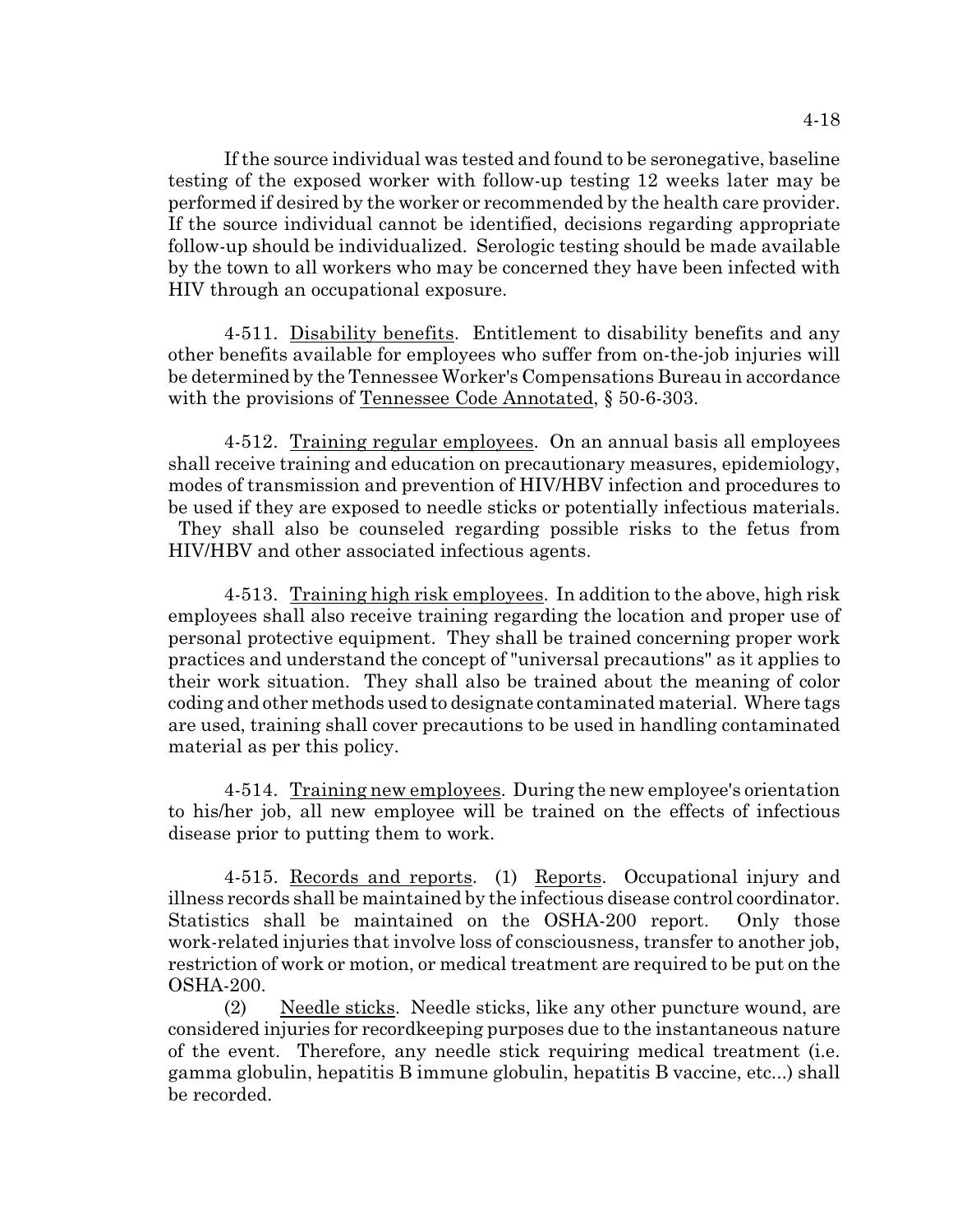(3) Prescription medication. Likewise, the use of prescription medication (beyond a single dose for minor injury or discomfort) is considered medical treatment. Since these types of treatment are considered necessary, and must be administered by physician or licensed medical personnel, such injuries cannot be considered minor and must be reported.

(4) Employee interviews. Should the town be inspected by the U.S. Department of Labor Office of Health Compliance, the compliance safety and health officer may wish to interview employees. Employees are expected to cooperate fully with the compliance officers.

4-516. Legal rights of victims of communicable diseases. Victims of communicable diseases have the legal right to expect, and municipal employees, including police and emergency service officers are duty bound to provide, the same level of service and enforcement as any other individual would receive.

(1) Officers assume that a certain degree of risk exists in law enforcement and emergency service work and accept those risks with their individual appointments. This holds true with any potential risks of contacting a communicable disease as surely as it does with the risks of confronting an armed criminal.

(2) Any officer who refuses to take proper action in regard to victims of a communicable disease, when appropriate protective equipment is available, shall be subject to disciplinary measures along with civil and, or criminal prosecution.

(3) Whenever an officer mentions in a report that an individual has or may have a communicable disease, he shall write "contains confidential medical information" across the top margin of the first page of the report.

(4) The officer's supervisor shall ensure that the above statement is on all reports requiring that statement at the time the report is reviewed and initiated by the supervisor.

(5) The supervisor disseminating newspaper releases shall make certain the confidential information is not given out to the news media.

(6) All requests (including subpoenas) for copies of reports marked "contains confidential medical information" shall be referred to the town attorney when the incident involves an indictable or juvenile offense.

(7) Prior approval shall be obtained from the town attorney before advising a victim of sexual assault that the suspect has, or is suspected of having a communicable disease.

(8) All circumstance, not covered in this policy, that may arise concerning releasing confidential information regarding a victim, or suspected victim, of a communicable disease shall be referred directly to the appropriate department head or town attorney.

(9) Victims of a communicable disease and their families have a right to conduct their lives without fear of discrimination. An employee shall not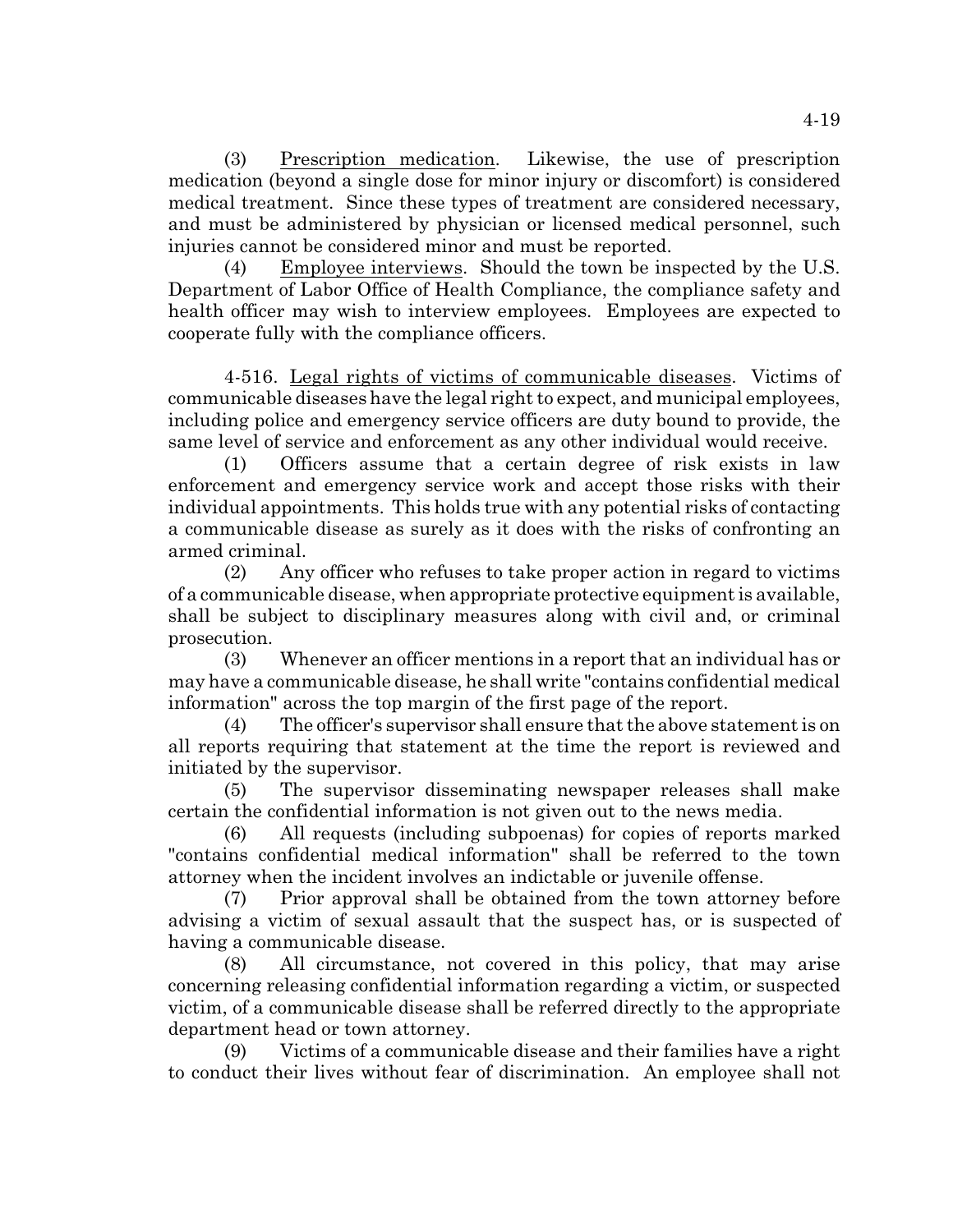make public, directly or indirectly, the identity of a victim or suspected victim of a communicable disease.

(10) Whenever an employee finds it necessary to notify another employee, police officer, firefighter, emergency service officer, or health care provider that a victim has or is suspected of having a communicable disease, that information shall be conveyed in a dignified, discrete and confidential manner. The person to whom the information is being conveyed should be reminded that the information is confidential and that it should not be treated as public information.

(11) Any employee who disseminates confidential information in regard to a victim, or suspected victim of a communicable disease in violation of this policy shall be subject to serious disciplinary action and/or civil/and/or criminal prosecution.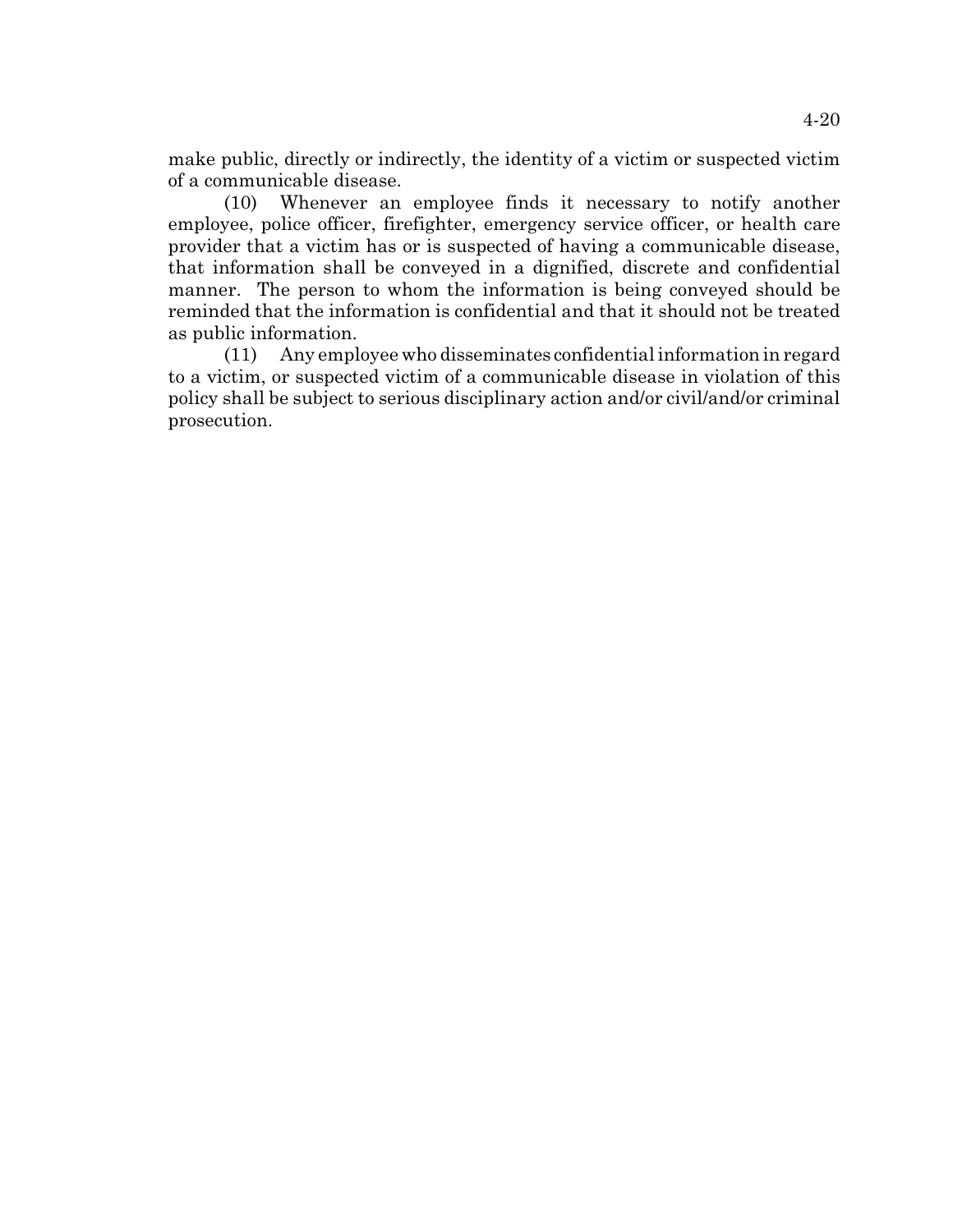## TRAVEL REIMBURSEMENT REGULATIONS

#### **SECTION**

- 4-601. Enforcement.
- 4-602. Travel policy.
- 4-603. Travel reimbursement rate schedules.

4-604. Administrative procedures.

4-601. Enforcement. The chief administrative officer (CAO) of the town or his or her designee shall be responsible for the enforcement of these regulations.

4-602. Travel policy. (1) In the interpretation and application of this chapter, the term "traveler" or "authorized traveler" means any elected or appointed municipal officer or employee, including members of municipal boards and committees appointed by the mayor or the municipal governing body, and the employees of such boards and committees who are traveling on official municipal business and whose travel was authorized in accordance with this chapter. "Authorized traveler" shall not include the spouse, children, other relatives, friends, or companions accompanying the authorized traveler on town business, unless the person(s) otherwise qualifies as an authorized traveler under this chapter.

(2) Authorized travelers are entitled to reimbursement of certain expenditures incurred while traveling on official business for the town. Reimbursable expenses shall include expenses for transportation; lodging; meals; registration fees for conferences, conventions, and seminars; and other actual and necessary expenses related to official business as determined by the CAO. Under certain conditions, entertainment expenses may be eligible for reimbursement.

(3) Authorized travelers can request either a travel advance for the projected cost of authorized travel, or advance billing directly to the town for registration fees, air fares, meals, lodging, conferences, and similar expenses.

Travel advance requests aren't considered documentation of travel expenses. If travel advances exceed documented expenses, the traveler must immediately reimburse the town. It will be the responsibility of the CAO to initiate action to recover any undocumented travel advances.

(4) Travel advances are available only for special travel and only after completion and approval of the travel authorization form.

(5) The travel expense reimbursement form will be used to document all expense claims.

(6) To qualify for reimbursement, travel expenses must be: